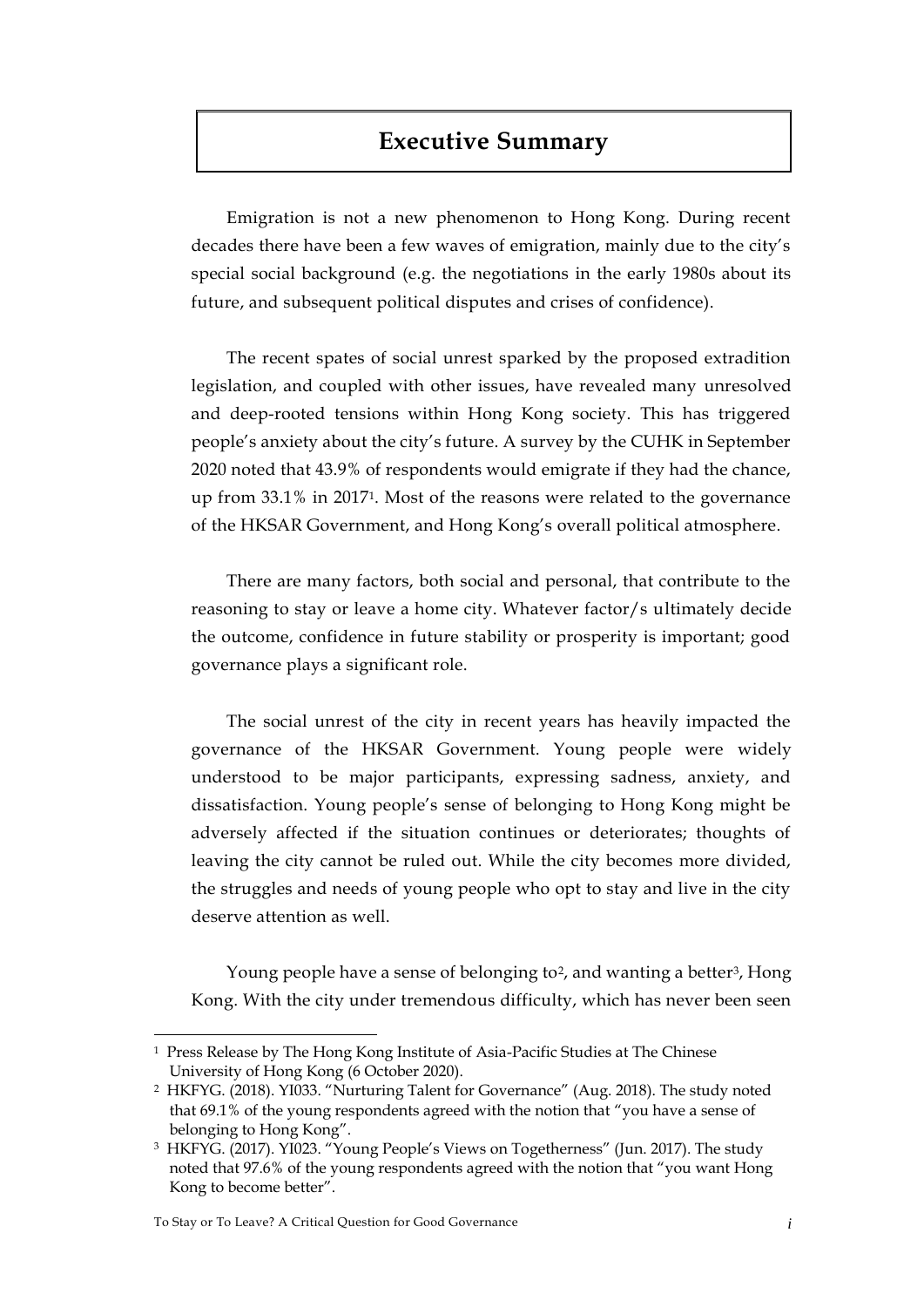before, the spotlight is now on the inclination of youth to stay or leave. The deficiency of the HKSAR Government's governance highlighted by the issue of whether the youth stay or leave is also worth studying.

In light of the recent social unrests of the city, this research looked at the main considerations of youth in Hong Kong affecting the decision to stay or leave, and their concerns and needs given the current situation. This research aimed to propose key insights as to how the Government and wider society could progress through the current difficulty.

In conducting this research, data was collected between October and December 2020 through: an on-site survey of 525 young people (aged 18 to 34); parallel case interviews with 17 similar individuals (8 chose to emigrate, 9 chose to stay), and research-exclusive interviews with 5 academics and experts.

## **Main Discussion**

**1. The recent spates of social unrest have triggered an atmosphere of uncertainty and anxiety about Hong Kong's future and a new wave of emigration seems to be emerging. The underlying issues involve governance and a lack of confidence in the future of the city. The HKSAR Government should pay attention to this latest wave of emigration.**

Data from the Security Bureau noted that the estimated number of emigrants before the Handover increased from 18,000 in 1981, to 22,000 in 1984, and from 62,000 in 1989 to a peak of 66,000 in 1992. While the figure was 31,000 in 1997, for the first few years after the Handover emigration stood at around 10,000 (e.g. 13,000 in 1999).

The number of emigrants over the years has gone up and down. Freedom to travel, to enter or leave the city, has always been one of the most treasured aspects of Hong Kong. However, increasing uncertainty and anxiety about the city's future have resurfaced among the people of Hong Kong. Deep-rooted conflicts, coupled with the impacts caused by social unrest within the city over recent years, have affected the governance of the HKSAR Government and social cohesion.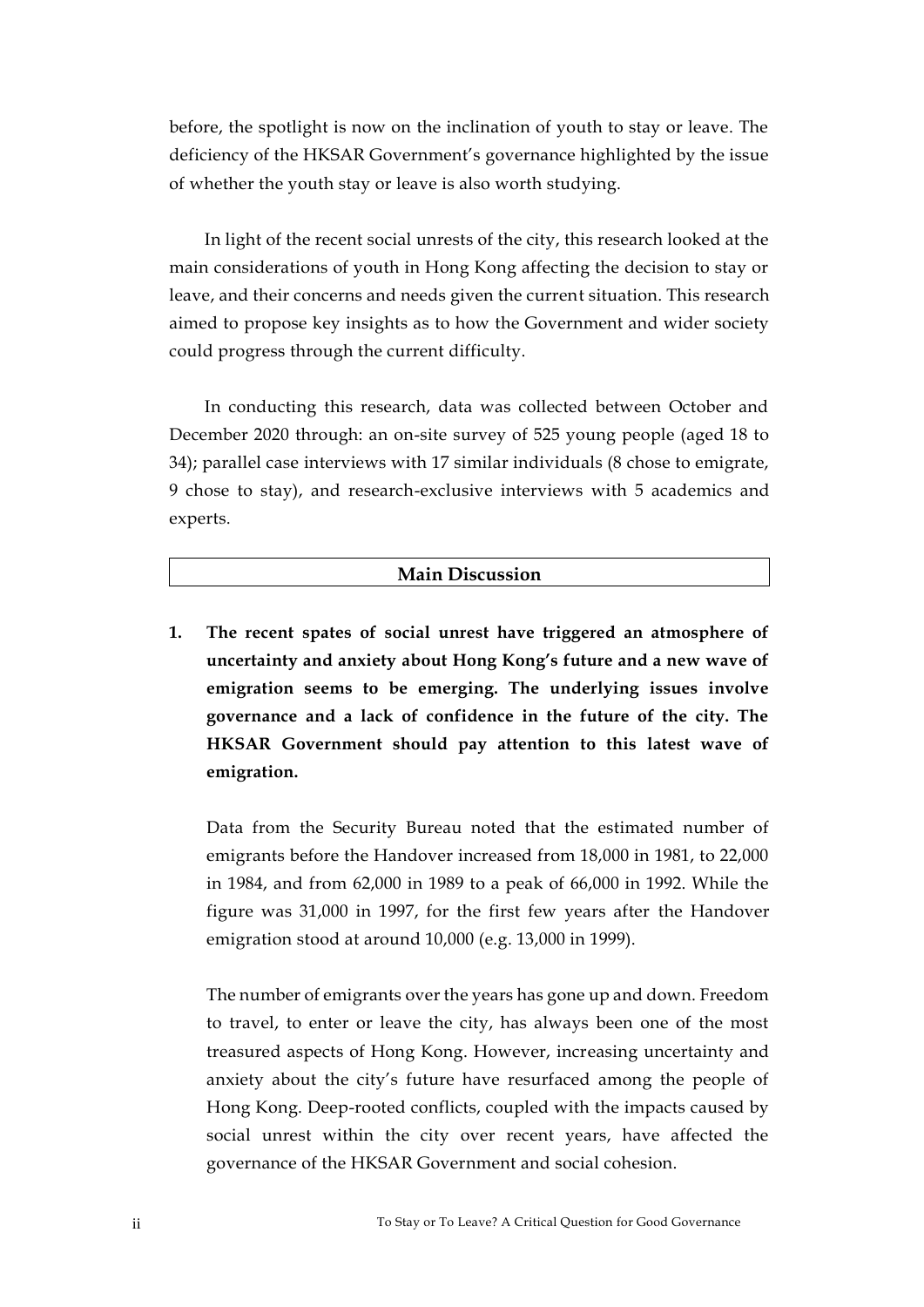Of the 525 polled respondents, 150 (28.6%) had a plan to emigrate overseas. Of these, the three most common factors cited for leaving (socially, rather than personally determined) were: the enactment of the National Security Law in Hong Kong (50.7%); disappointing performance of the HKSAR Government (49.3%); serious divisions in society (31.3%). Respondents with a plan to leave were less confident when asked about the extent to which they believed Hong Kong could maintain cherished core values.

As such a new wave of emigration is appearing, and this time it might last for a longer period. Emigration is a particular phenomenon as it displays the level of confidence in the home location, including the adequacy of governance by a respective government. The HKSAR Government should pay attention to this latest wave of emigration.

**2. Society is dissatisfied with Government policies and its poor performance in handling public opinion that have led to increases in public grievances. As society gets more complicated, there is a pressing need for the Government to improve its explanation of policies and its understanding of different public voices.**

An academic in the interview pointed out that the Government should reflect upon the social conditions that have caused the recent increases in emigration planning. The conditions included the emergence of largescale social movements whose participants were from different classes and backgrounds, with different motives. This implies that citizens from all walks of life are dissatisfied with the Government's policies.

There were youth cases that felt the Government had lost its willingness to explain its policies and listen to public opinion. They also had an unfavorable impression of the Government's performance in handling different public voices. They regarded it as one of the major reasons for the serious rifts within the city. They urged the Government to be responsive to public voices; some wanted to have dialogues with government officials.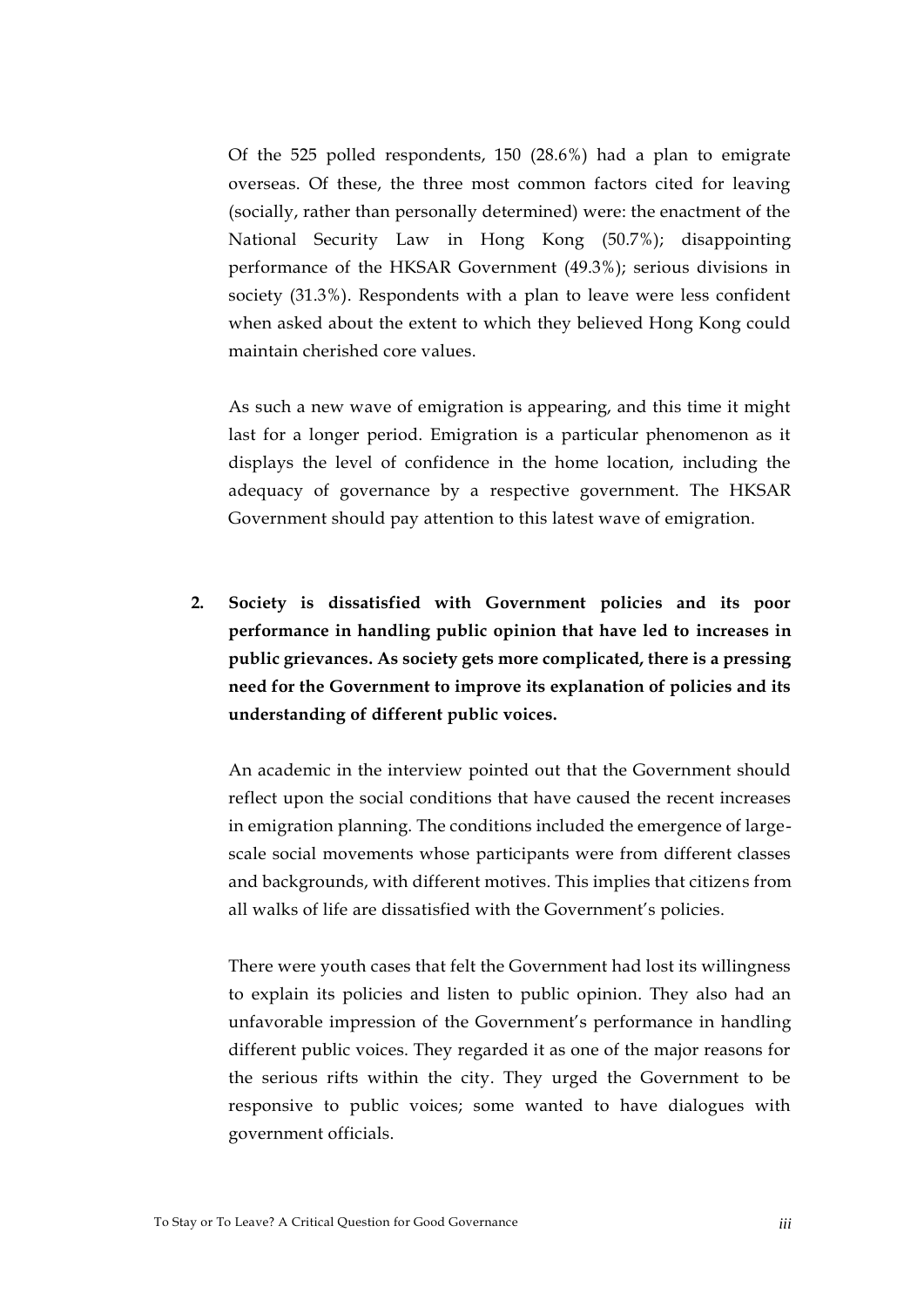In a 2015 survey, the performance of the Government in policy consultation was not outstanding according to young people's perceptions. This referred to the areas of listening to people with different positions, using information technology to proceed with consultation, and reporting the results of consultation to the public. Young people only gave a pass rate in each of the above areas.

In a 2017 survey, of the various HKSAR Government abilities listed out in the questionnaire, its ability to comprehend public opinion was most disapproved of by young people.

Hong Kong society is at a serious juncture, the Government should truly take public opinion into account in a more innovative and systematic manner; Principal Officials should also immediately improve their policy explanation skills. This could help develop more mellow policies, and reduce the risk of public grievances accumulating.

**3. More than forty percent of respondents were without hope in Hong Kong's future; in particular those who had a plan to leave the city. Youth are our future. The Government has a responsibility to create hope in the future for youth, providing them with the reason to stay and take part in creating a better future.**

An overwhelming majority (91.8%) of the total respondents agreed that they had a sense of belonging to Hong Kong. Nevertheless, a considerable proportion (76%) did not trust the Government. Another significant percentage (43.6%) had no hope in the future of Hong Kong. Respondents with a plan to leave were more inclined to take these two positions.

Youth from the case interviews were worried about their personal prospects in Hong Kong. They could not see their career path or were unsure if there would be more diversified industries from which they could choose. They also expressed concerns about the prospects of the city that its uniqueness (such as way of life, core values) could not be maintained. Some youth cases cited these worries as their reasons for leaving.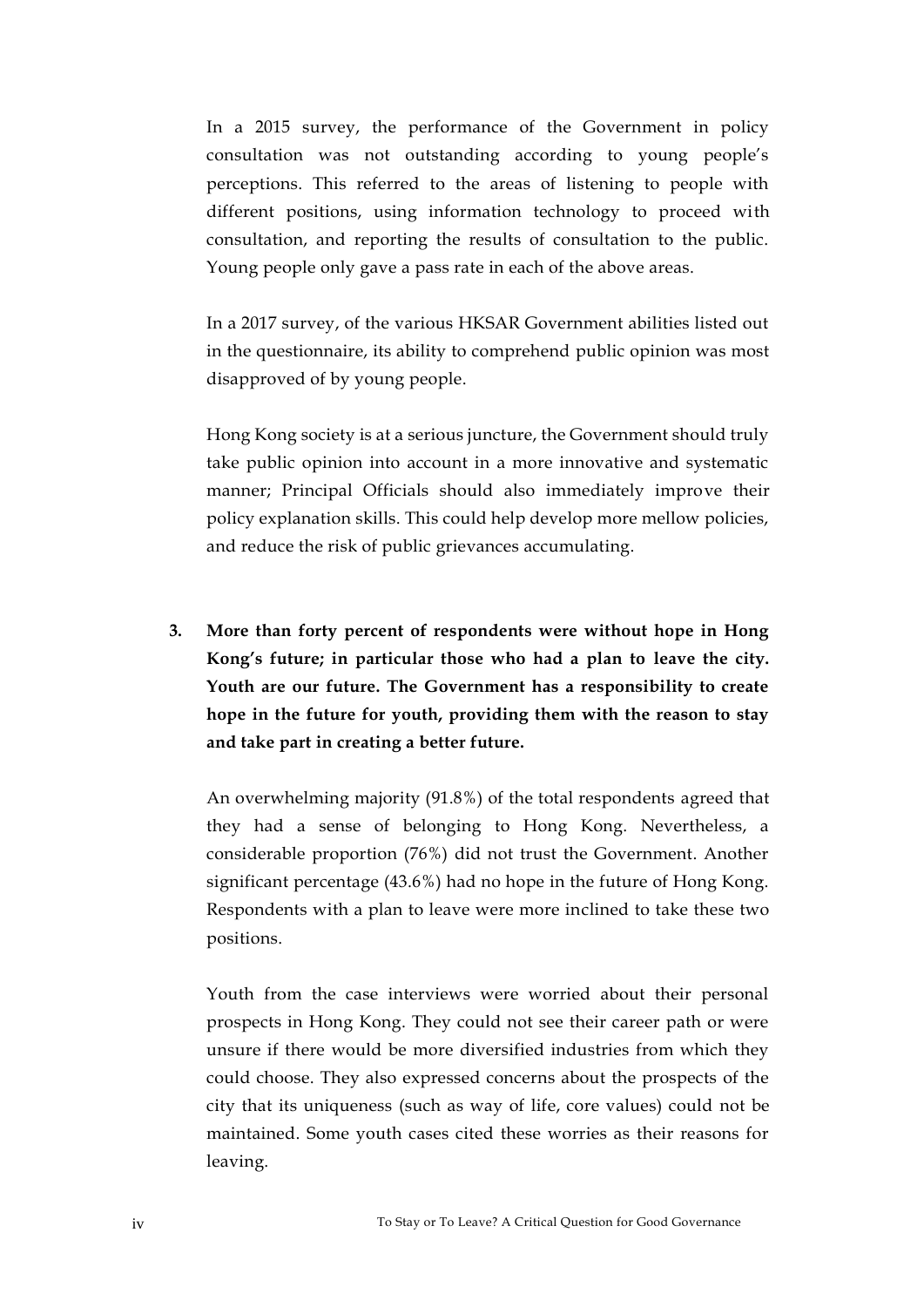An expert in the interview pointed out that hope, whether in the area of career development, family establishment, and political participation, was particularly important for young people because it helped them endure hard times. Yet, Hong Kong as a society lacked any long term and meaningful goal that could attract young people to stay and strive to help attain.

Youth are our future and their concerns need to be addressed. The HKSAR Government needs to make great effort, through concrete actions and policies, to demonstrate that it has a real interest in and connection with the youth, and create hope in them. Only by doing so could it encourage the youth to stay in this city to help its long term development.

**4. Talent mobility is becoming more common. Respondents with an educational degree or above, or those in work with managerial or professional backgrounds, are more likely to consider emigrating. In youths' perception, however, the Government is not being active enough in retaining talent which is unfavorable for the sustainability of Hong Kong.**

In the 525 respondent on-site survey, those with an educational degree or above, or in work with managerial or professional backgrounds, are more inclined to consider leaving. More than 70% (71.4%) of respondents did not think that the HKSAR Government had paid sufficient attention to the retention of youth to stay in for development. In addition, talent loss was the most significant problem that respondents were concerned about if the number of local emigrants kept increasing (36.6%), followed by the deteriorating competitiveness of the city (28.0%).

Youth is the source of sustainability of any society. Human resources has always been the most important asset that Hong Kong has possessed. Given the huge demand for talent worldwide, coupled with the trend of high mobility of talent globally, those with higher education or professional backgrounds are in great demand. However, in many of the respondents' perceptions, the HKSAR Government is not active enough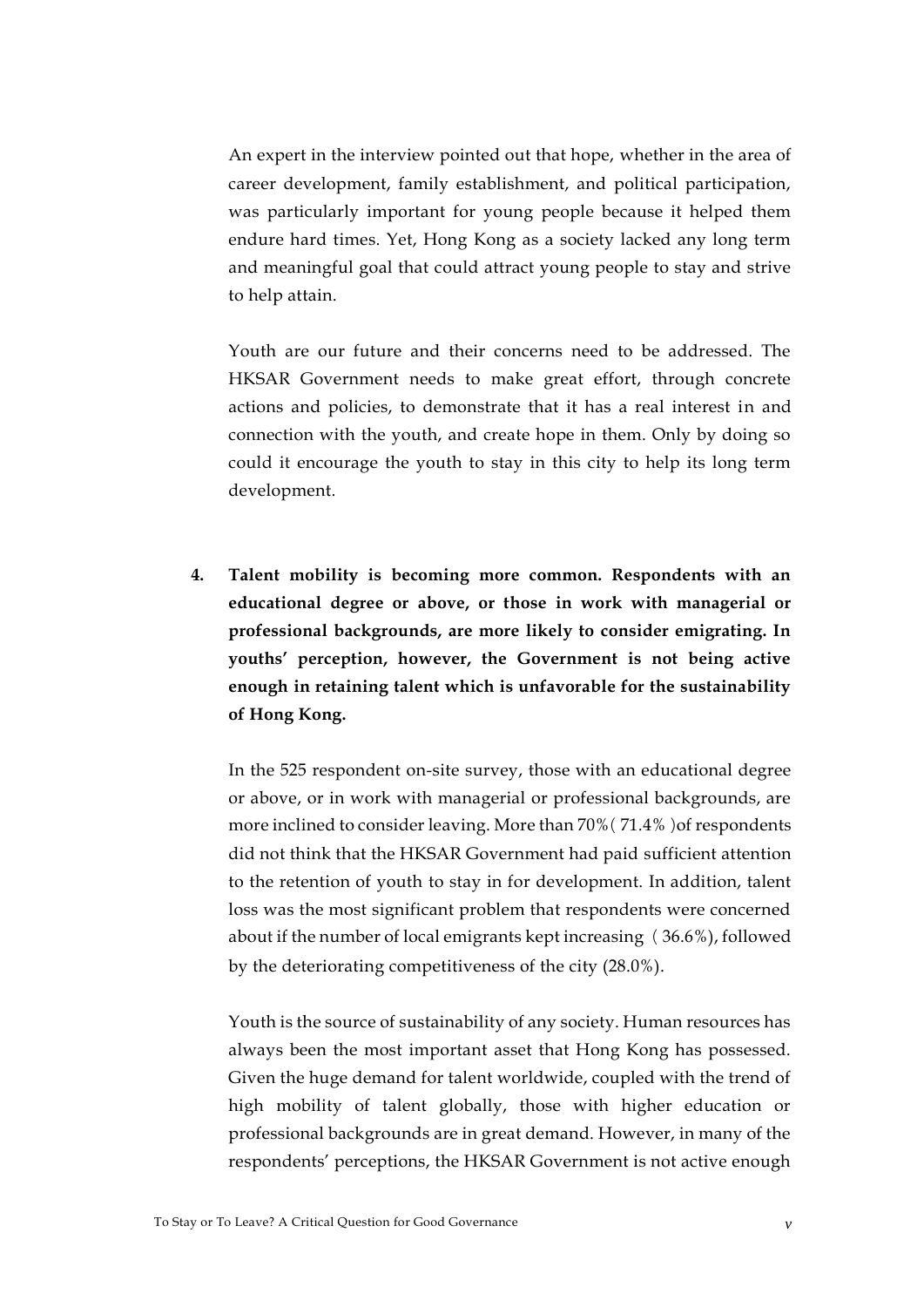in retaining its local youth talent. This poses a threat for the sustainability of the city in the long term. The Government, and society as a whole, should be alert to this and prepare as early as possible.

**5. Young people aspire to contribute to Hong Kong. The Government and society should treasure its youths' passion to serve the city by exploring more opportunities for the youth to more fully make use of their enthusiasm and potential.**

More than  $80\%$  ( $83.8\%$ ) of respondents took the view that they wanted to contribute to Hong Kong. More than 75% (76.2%) believed that youth could bring about change through participation; these were in particular for those who had no plan to leave the city.

Most of the respondents would take various action as a sign to take part in Hong Kong's development. Some would strengthen their personal ability (63.0%), express personal views online (35.6%), or participate in social movements (29.0%). Other actions included using their creativity or professional knowledge to help solve social problems (15.6%), providing opinions to the Government directly (14.5%), or having a public affairs post (11.2%).

Youth have a passion to serve the city. This level and type of aspiration is so important at a time when Hong Kong is experiencing so many difficulties. The Government and society should set aside differences and allow young people to take part in developing the city. An affirmation of youth participation would enable them to more fully make use of their enthusiasm and potential.